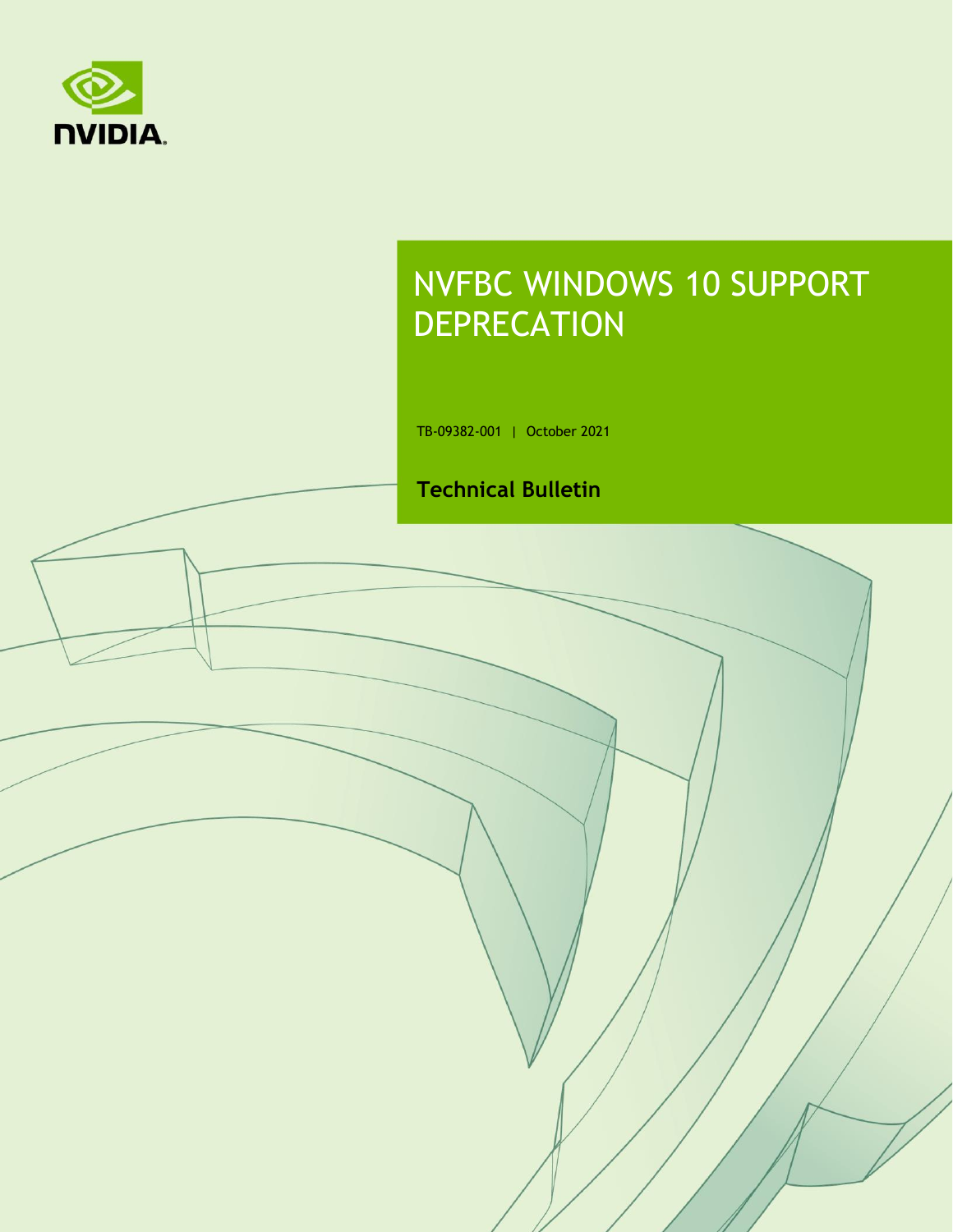### **DOCUMENT CHANGE HISTORY**

| TB-09382-001 |  |
|--------------|--|
|              |  |

| <b>Version</b> | Date         | <b>Authors</b> | Description of Change                          |
|----------------|--------------|----------------|------------------------------------------------|
| 01             | January 2019 | <b>SD</b>      | Initial release                                |
| 02             | October 2021 | κs             | Notification of no Windows Server 2019 support |
|                |              |                |                                                |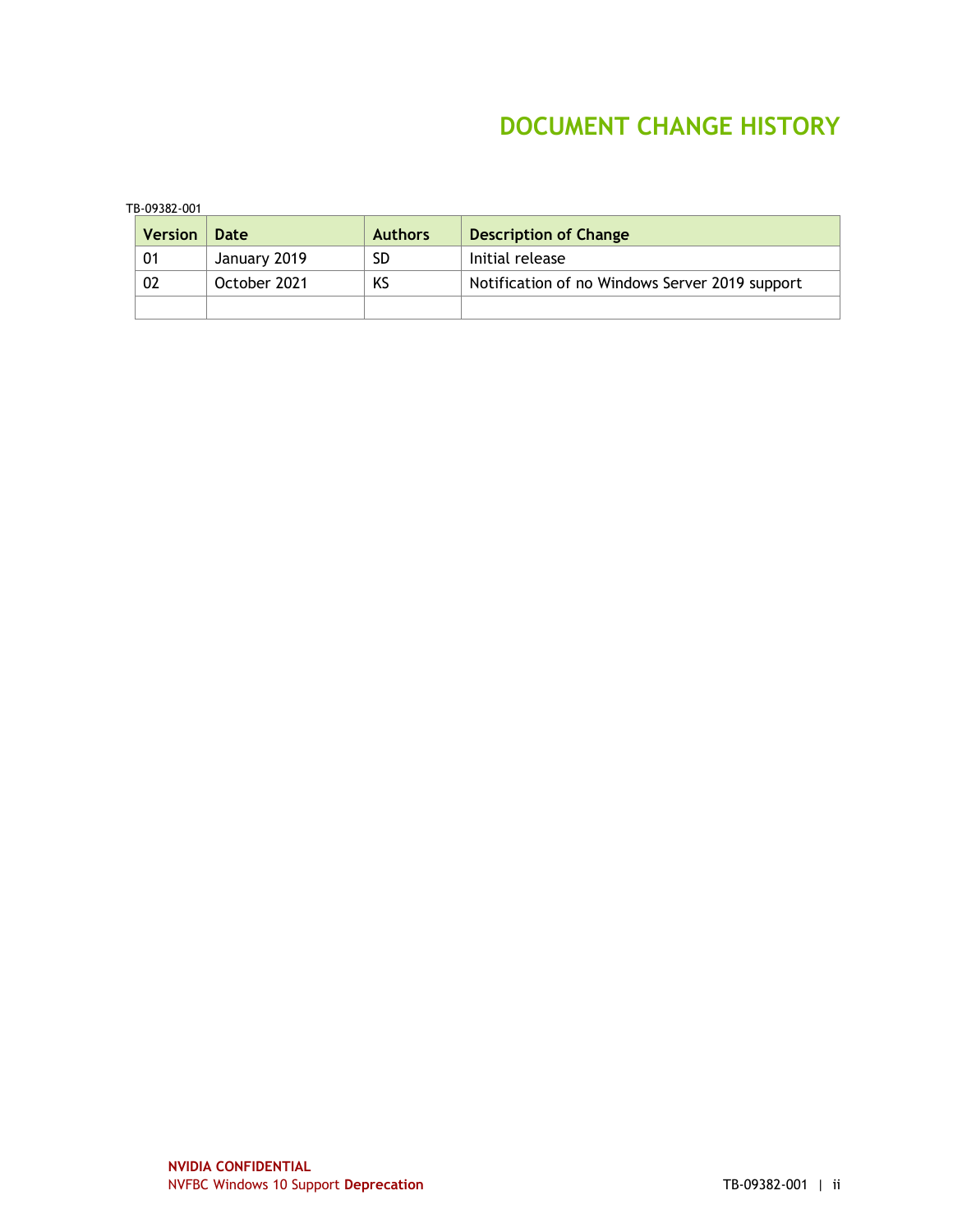## **TABLE OF CONTENTS**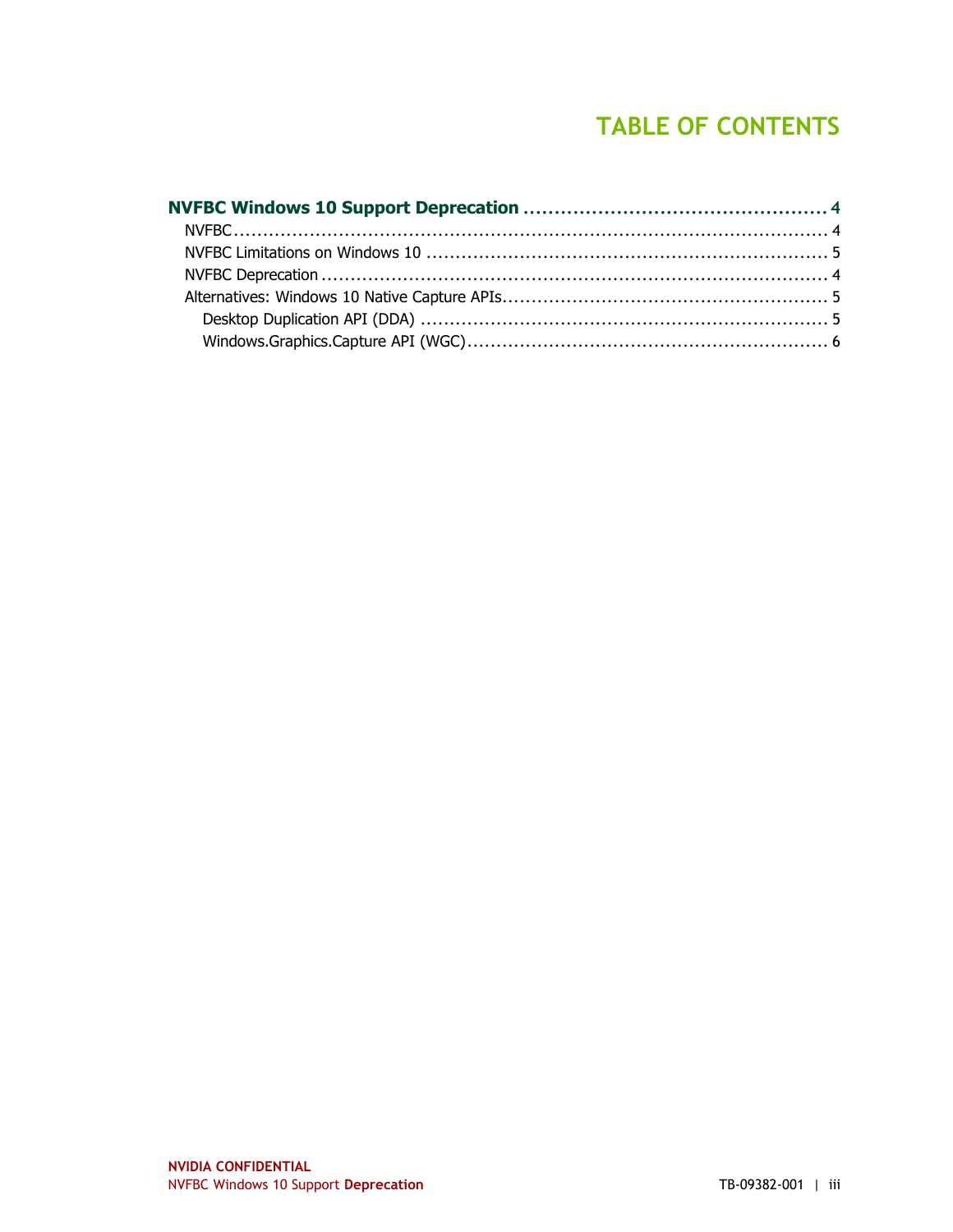# NVFBC WINDOWS 10 SUPPORT **DEPRECATION**

# **NVFBC**

NVIDIA® Frame Buffer Capture (NVFBC) is a fast, low latency desktop capture API supported on Windows and Linux. It works for all types of content on screen irrespective of how the content is generated. It uses the NVIDIA GPU and the GPU driver's capabilities to accelerate capture and deliver captured frames in GPU memory or CPU accessible memory according to the user's choice.

NVFBC is supported on Linux and on Windows OS versions starting with Windows 7.

# NVFBC DEPRECATION

NVFBC is deprecated and will not receive any bug fixes or support for OS features on Windows 10 onwards. NVFBC capture functionality is frozen at Capture SDK 7.1, which supports Windows 10 Spring Creators Update (version 1803, OS build 17134).

#### **Windows 10 Server Support:**

- Windows Server 2016 is the last supported server version (version 1803, build 17134)
- Windows Server 2019 and later are not supported

**Note:** NVFBC support on Linux and Windows7 remains unchanged.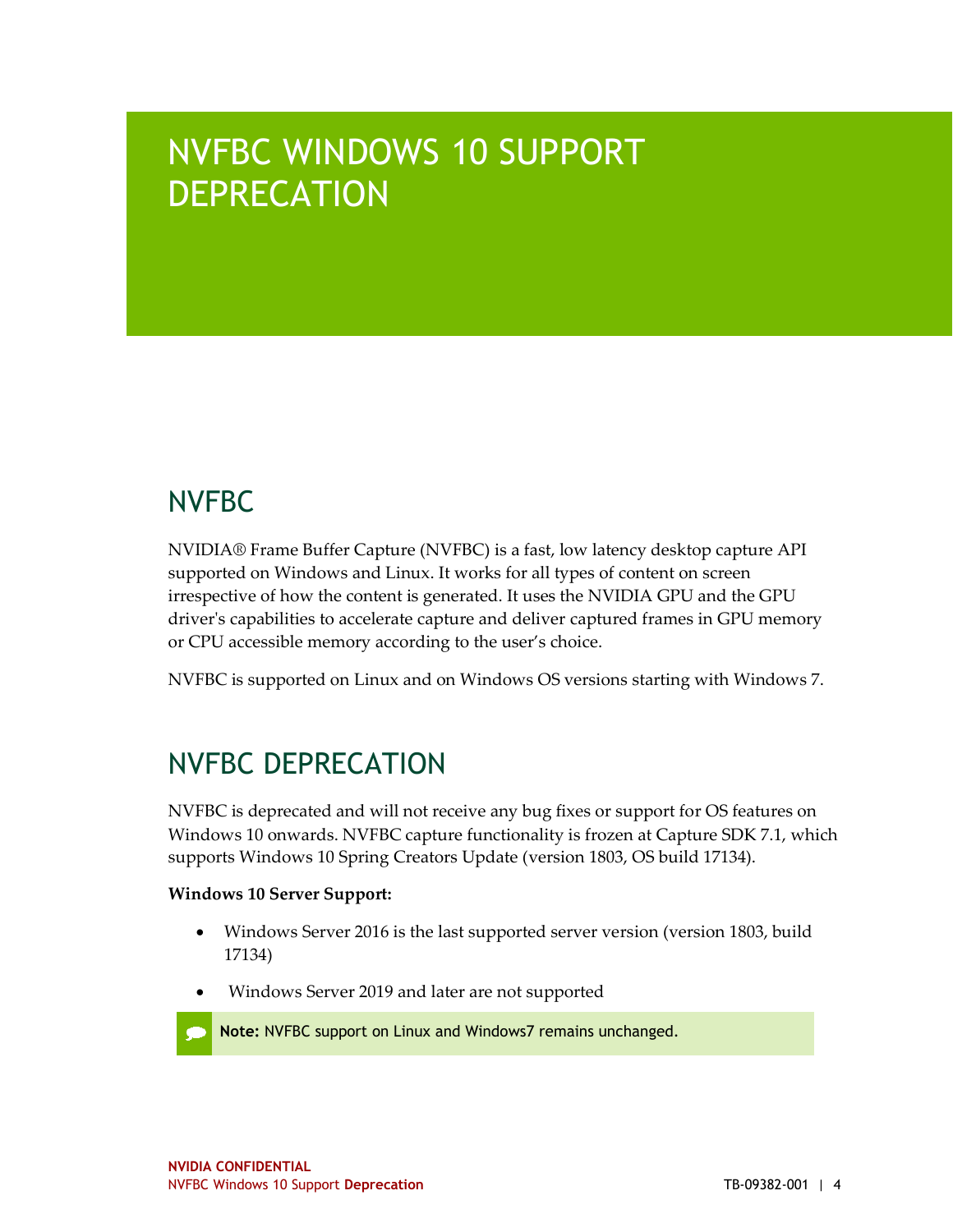# NVFBC LIMITATIONS ON WINDOWS 10

NVFBC is a multi-process user mode infrastructure that works within the GPU driver framework. It has limited visibility with respect to desktop composition, window positions, occlusion, display modes and OS optimizations that affect presentation. This limitation prevents NVFBC from working seamlessly when certain Windows 10 features are in use. The highest impact is seen in the following:

▶ Virtual display modes:

Windows 10 optimizes display mode changes to offer a smooth experience while switching between full-screen applications or changing display resolution. Information about these optimizations is not accessible by NVFBC, resulting in incorrectly scaled or cropped captures.

▶ Containerization of applications:

Windows 10 RS5 (OS Version 1809, build no. 17763) update introduces application containerization for security. Applications running inside secure containers cannot communicate with applications outside the secure container. This and more restrictions on inter-process communication prevent NVFBC from reliably capturing the desktop when a containerized application runs in full screen, such as when using Microsoft Edge in secure browsing mode

GPU work scheduling:

Evolution of Windows 10 DDI is changing the fundamentals of GPU work scheduling, with a focus on improving the experience with user-visible applications. This makes NVFBC latency unpredictable.

## ALTERNATIVES: WINDOWS 10 NATIVE CAPTURE APIS

Windows 10 provides the following native capture APIs that can be considered as alternatives to NVFBC.

### Desktop Duplication API (DDA)

DDA (a.k.a IDXGIOutputDuplication) is a DXGI based desktop capture infrastructure. It was introduced in Windows 8.1 and continues to be supported on Windows 10. DDA uses the DXGI framework and the Windows Desktop Window Manager's capabilities to accelerate capture and deliver captured frames in GPU memory.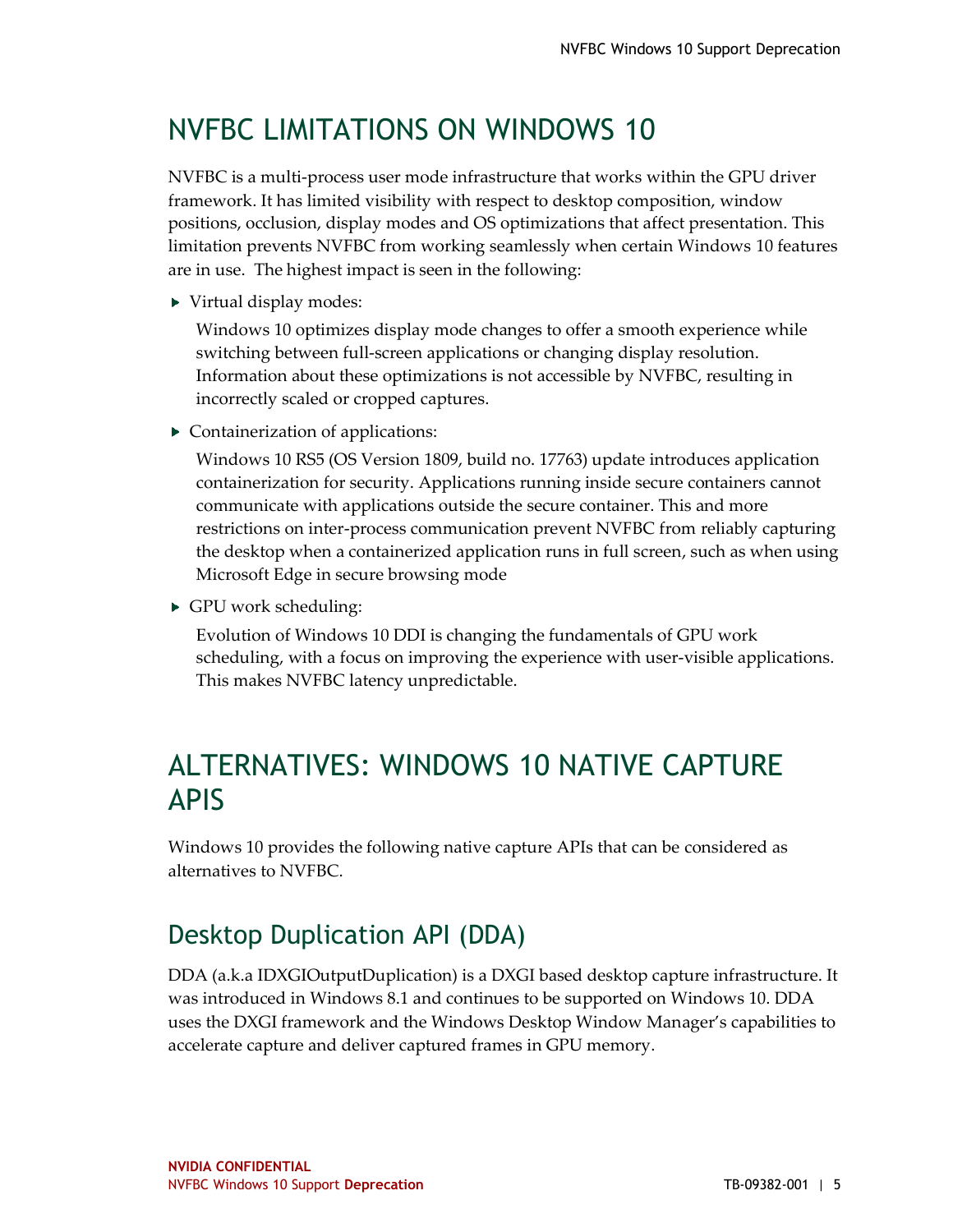#### DDA as an alternative to NVFBC

DDA does not suffer from the above-mentioned problems. DDA functionality and performance continue to be unaffected by the evolution of Windows 10. DDA offers video memory capture output through a D3D11 resource. It accumulates updates during desktop composition. It supplies metadata about moved and dirty rectangles since the last time an image was captured.

#### Efficient Desktop Streaming using DDA and NVENC

DDA offers output in GPU memory, using D3D11 resources. This makes it simple to process further on the GPU or to retrieve output on the CPU.

For a desktop streaming application, the next step after capture is compressing the series of snapshots into a video bitstream that can be streamed over the network. The NVENC hardware engine on NVIDIA GPUs can be used to accelerate this compression step. Since DDA provides output in GPU memory, it can be efficiently accessed by NVENC for compression.

For details about DDA, its features, and usage, refer to the MSDN documentation at: [https://docs.microsoft.com/en-us/windows/desktop/direct3ddxgi/desktop-dup-api.](https://docs.microsoft.com/en-us/windows/desktop/direct3ddxgi/desktop-dup-api)

For details about NVENCODE API, refer to the Video Codec SDK documentation at: [https://developer.nvidia.com/nvidia-video-codec-sdk.](https://developer.nvidia.com/nvidia-video-codec-sdk)

**Note:** As described above, DDA provides a similar feature set as NVFBC with greater stability and synergy with Windows OS features than NVFBC on Windows 10. Therefore, we recommend using DDA over NVFBC for desktop capture on Windows 10.

#### Windows.Graphics.Capture API (WGC)

In addition to DDA, Windows 10 RS4 Spring Creators Update (OS version 1803, build no 17134) introduces a new Capture API: "Windows.Graphics.Capture", referred to here as "WGC". WGC is also coupled with the Desktop Window Manager to accelerate capture and deliver captured frames in GPU memory. It can be used for desktop capture or window capture.

Refer to the MSDN documentation at: [https://docs.microsoft.com/en](https://docs.microsoft.com/en-us/windows/uwp/audio-video-camera/screen-capture)[us/windows/uwp/audio-video-camera/screen-capture](https://docs.microsoft.com/en-us/windows/uwp/audio-video-camera/screen-capture)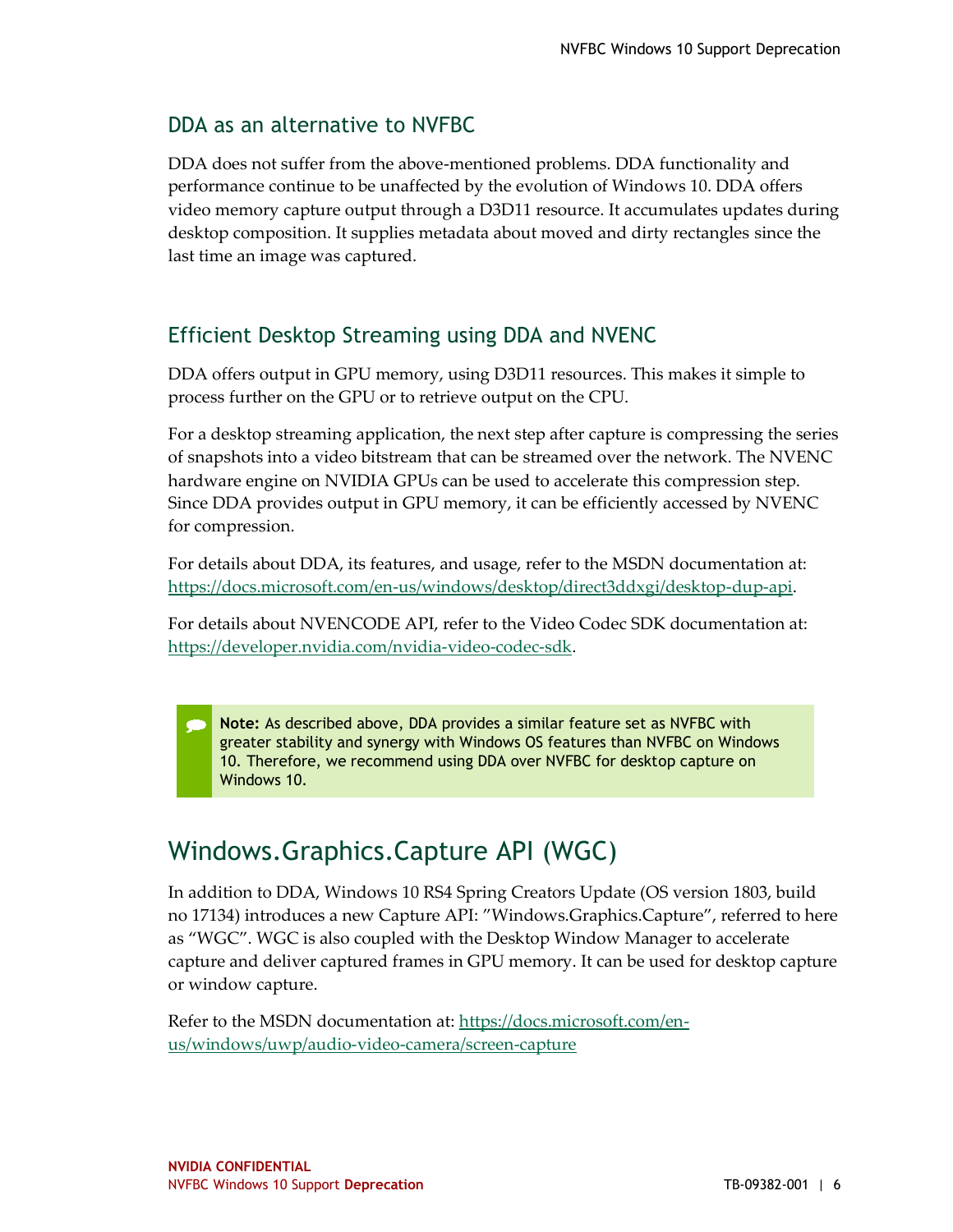**Note:** WGC is mentioned here for completeness. It does not have feature parity £ with NVFBC as on Windows 10 October 2018 Update (OS version 1809, build no 17563). Therefore, it is not recommended to use WGC as a drop-in replacement for NVFBC on this OS version.